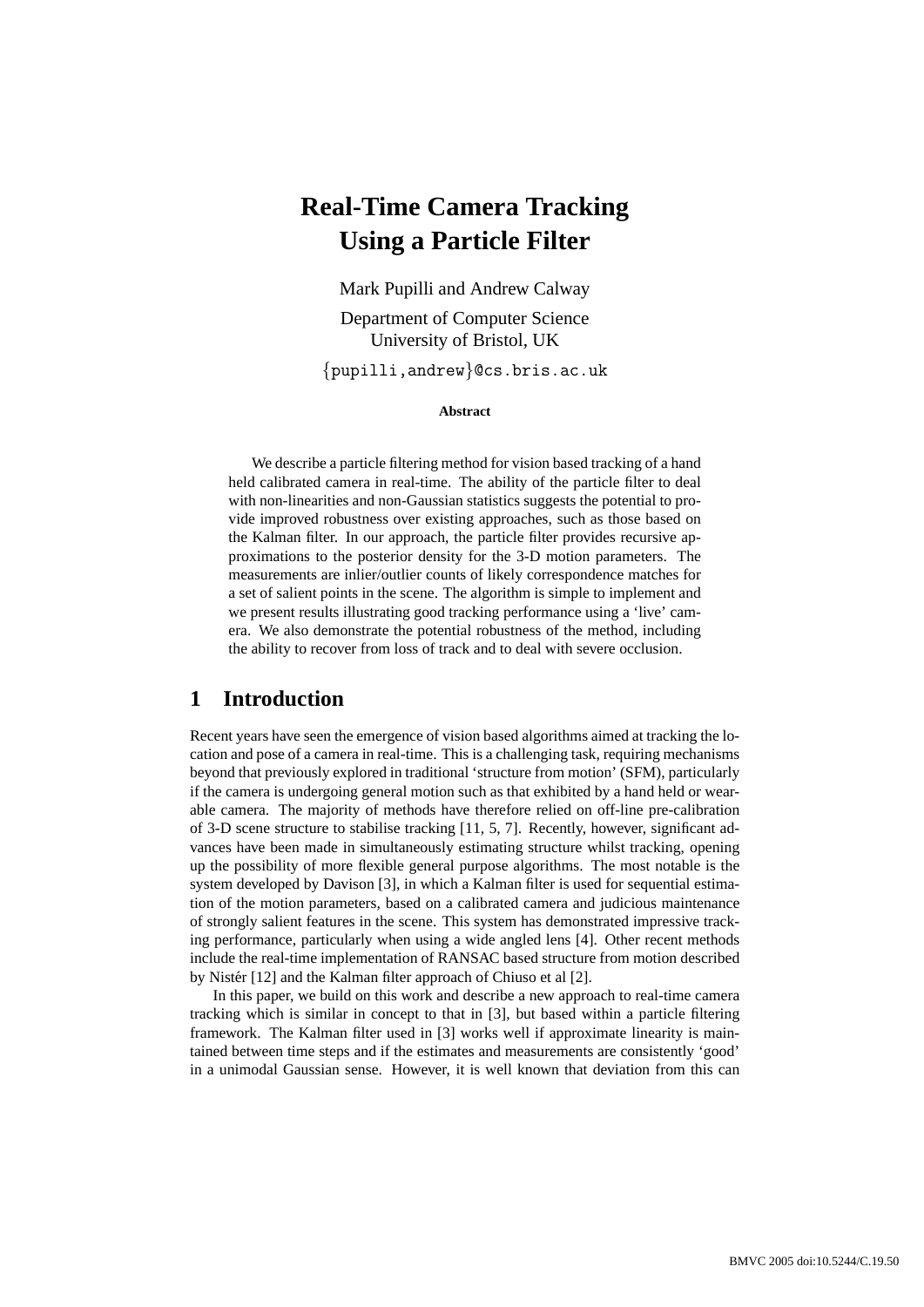cause instability and ultimately tracking failure. Effects such as ambiguity in feature location, occlusion of features and erratic motion jitter may cause problems, and recovery from loss of track is likely to be difficult. This is addressed in [3] by ensuring that only measurements from strongly salient features are used to update the filter. However, such constraints may not always be possible or desirable, and in any case it does not necessarily address the problem of recovery. This suggests that moving towards a more general Bayesian sampling framework, such as that provided by the particle filter, would be beneficial, particularly if the methods are to be extended to non-static scenes in which nonlinearities and multi-modality are likely to be more significant. Particle filters deal with these in a natural way and as such could provide improved robustness over the Kalman approach. They also tend to be more flexible, particularly with respect to the observation model, and in general they are simpler to implement.

Bayesian sampling has been used previously for vision based SFM. Forsyth et al [6] investigated the use of general Monte Carlo sampling for SFM, whilst Qian and Chellappa describe a method based on sequential importance sampling (SIS) [13]. Their approach uses partitioning to reduce the dimensions of the sampling space, separating the estimation of motion from that of depth using the epipolar constraint. However, both this method and that of [6] are presented in the context of traditional off-line SFM and real-time operation is not discussed. The closest to a real-time method is that described by Chang and Hebert [1], who use a particle filter for robot localisation based on an omnidirectional camera. This is a bottom-up approach in which the filter is used for time integration of two-frame SFM estimates, combined with sampling over feature correspondences. However, again no details of real-time operation are given.

We adopt a top-down state space approach, similar to that in [13], but sampling only on the motion parameters. The measurements are based on inlier/outlier counts of correspondence matches for a set of estimated 3-D scene points. These are obtained dynamically during tracking using an auxiliary process, boot-strapped by a set of known 3-D points at initialisation, in a similar manner to that used in [3]. This removal of depth estimation from the main particle filter is the key to real-time operation. We use SIS with resampling, i.e. the Condensation algorithm [9], and use annealed sampling [10] at each iteration to improve stability. The algorithm is simple to implement and computation times are linear in the number of particles and scene points. An overview of the algorithm is given in the next section. This is followed by details of the main components in Sections 3-5 and results illustrating real-time tracking for several different scenarios are presented in Section 6.

## **2 Algorithm Overview**

The basis of the method is to use the particle filter to provide sequential approximations to the posterior density for the 3-D motion parameters as the camera moves. The effective number of state dimensions is therefore 6, representing the 3-D location and rotation of the camera with respect to a world coordinate system. We use a calibrated camera, and so the motion estimates are metric, and the coordinate system is aligned with the initial camera coordinate frame. Each particle therefore corresponds to a potential 3-D location and pose as illustrated in Fig. 1a, which shows 'camera particles' at time *k*, each defined by a translation  $t_k^n$  and rotation  $R_k^n$ , where the circles represent the particle weights. These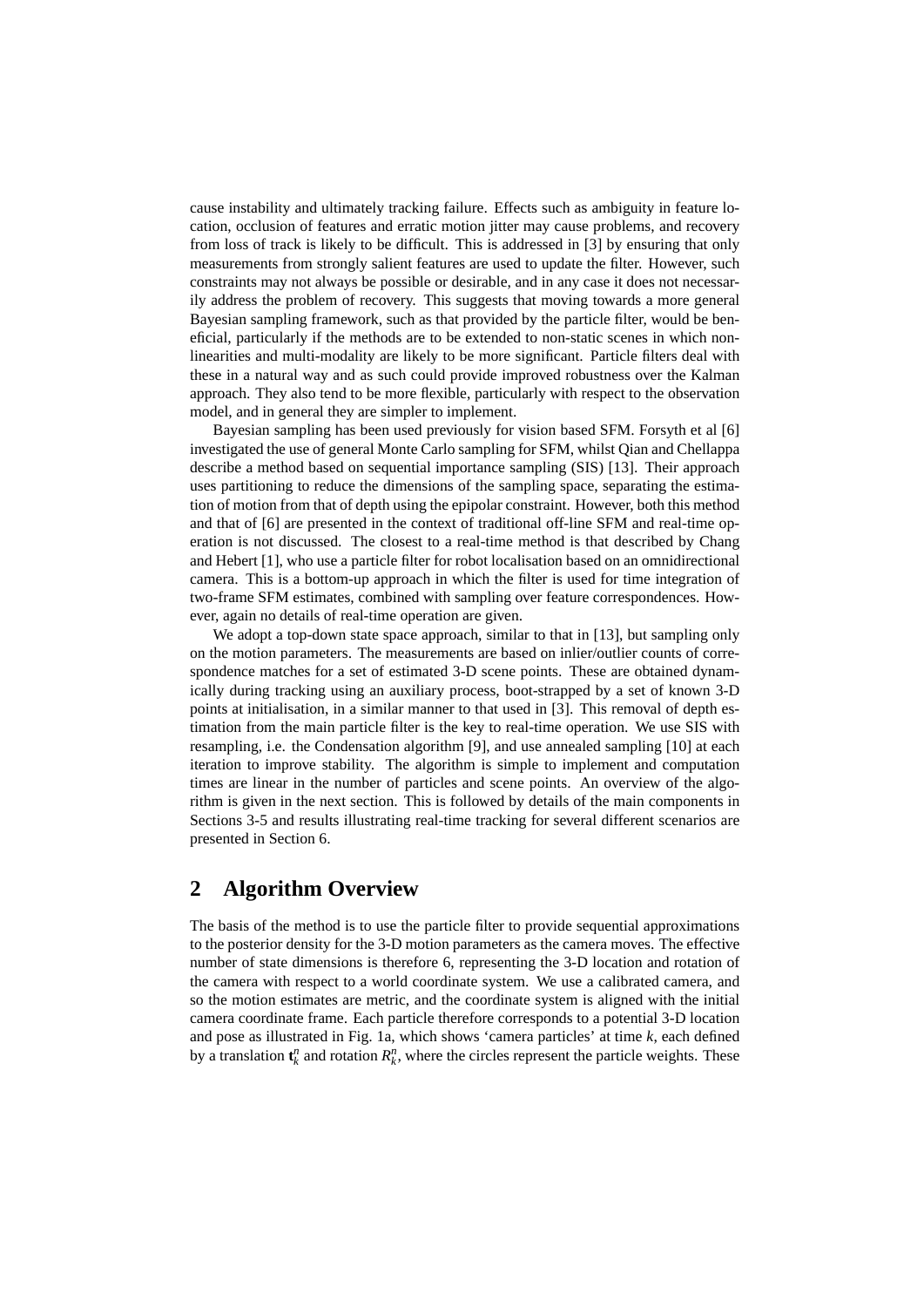

Figure 1: Camera tracking using a particle filter. Each weighted particle represents a potential 3-D location and pose for the camera, and the weights (indicated by circles) give successive approximations to the posterior density for the motion parameters.

give the approximation to the posterior density and are used to proportionally distribute new particles in the next time frame using Condensation [9], with particles concentrated around potential modes in the density as illustrated in Fig. 1b.

As with all particle filters, the key components are the state dynamics and the observations used. Without prior knowledge of camera movement, we use a simple random walk for the change in location and pose, although alternatives such as a constant velocity model could also be used within the same framework. More important is the way in which we compute the particle weights at each time step, i.e. the likelihood of the observations for a given state. This is best described by first assuming that we have a known set of 3-D points in the scene, such as the points A-C in Fig. 1. The likelihood for given particle is then based on projecting the 3-D points onto the associated 'camera' and comparing the neighbourhoods in the current frame about the projected points with those in the reference frame. In other words, we match local templates according to the relative motion  $(R_k^n, t_k^n)$  of the particle. In fact, we show later that we can base the likelihood on a simple inlier/outlier count amongst the scene points.

We adopt a strategy similar to that in [3] for obtaining the 3-D scene points. The system is boot-strapped by a set of known 3-D points which enables an initial particle distribution to be built up. As tracking progresses, new 3-D points are introduced by identifying salient points in the frames and estimating their depths by sequential reprojection and triangulation of the camera particles (in this respect it differs from the method used in [3]). On convergence of a depth estimate, a new point is incorporated into the scene map and then used in computing the likelihood. This enables tracking to continue as the field of view moves away from the initialisation points. Details of this and the other components of the algorithm are given in the following sections.

#### **3 State and Observation Models**

We denote the motion state at time  $k$  by the vector  $\mathbf{x}_k$ , which defines the 3-D location and pose in terms of the translation vector  $t_k$  and rotation matrix  $R_k$ , respectively. For computational reasons we use a quarternion to represent the rotation, giving the state vector  $\mathbf{x}_k = (\mathbf{q}_k, \mathbf{t}_k)$ , where the quarternion is normalised so that  $(q_{ks}^2 + q_{ks}^2 + q_{ky}^2 + q_{kz}^2) = 1$ .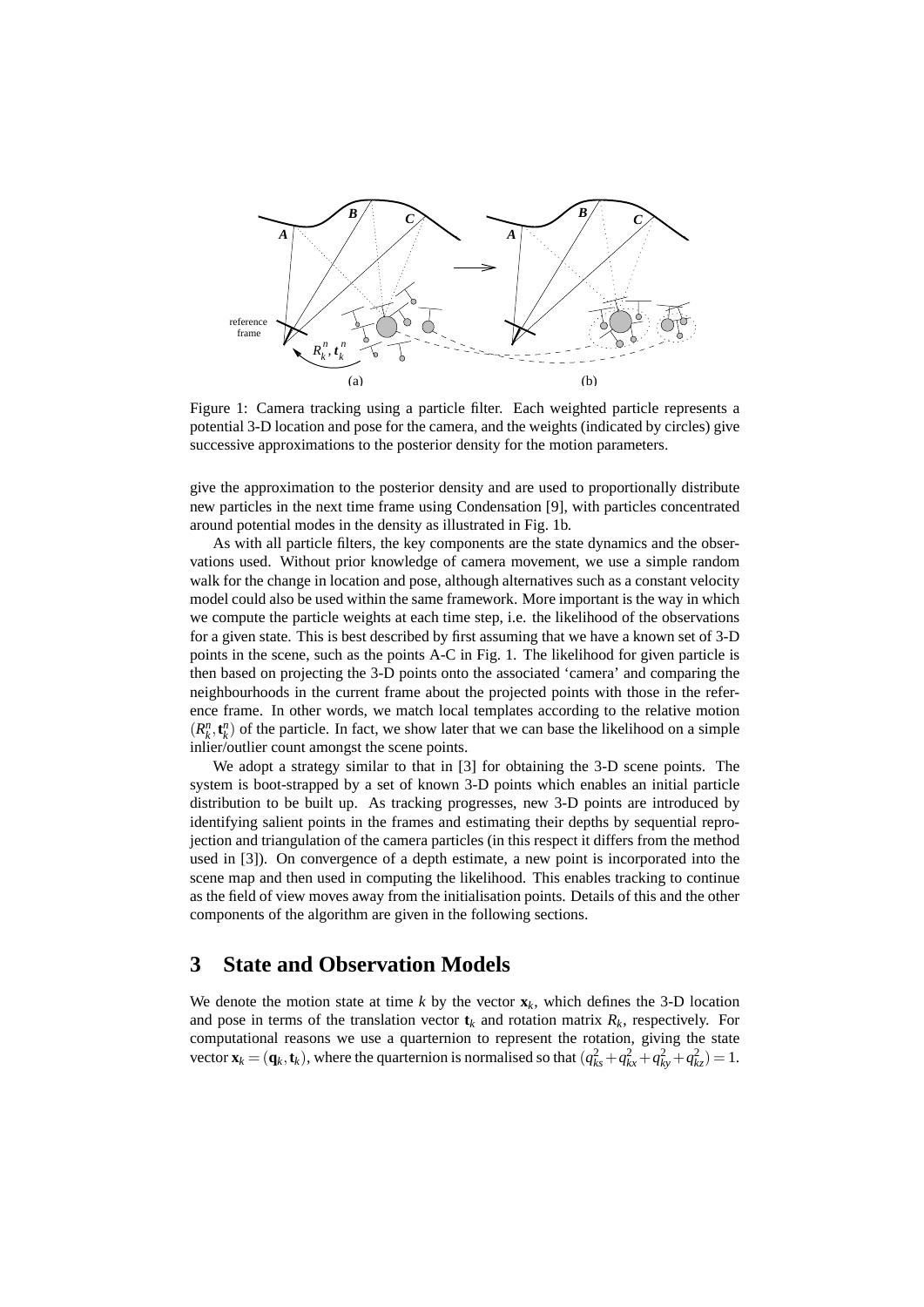Given frame *k*, we take measurements to give observations  $\mathbf{y}_k$  and the set of observations up to and including time *k* are denoted **y**1:*<sup>k</sup>* . We also assume that we have a set of 3-D scene points,  $Z = {\mathbf{z}_1, ..., \mathbf{z}_M}$ , which are defined in the reference coordinate system. To ease description, the number of points is assumed to be fixed; the removal of points or dynamic introduction of new points is easily accommodated. For a point **z***<sup>i</sup>* , its projection onto the image plane of a camera with motion state  $\mathbf{x}_k$  is then denoted  $\mathbf{u}(\mathbf{z}_i, \mathbf{x}_k)$  and this is given by

$$
\mathbf{u}(\mathbf{z}_i, \mathbf{x}_k) = \Pi(R_k \mathbf{z}_i + \mathbf{t}_k)
$$
 (1)

where  $\Pi$  is the non-linear projection operator assuming an ideal pin-hole camera. We use a calibrated camera and thus the parameters of Π are assumed to be known.

Tracking then amounts to obtaining successive approximations to the posterior density  $p(\mathbf{x}_k | \mathbf{y}_{1:k}, Z)$ . Condensation provides this in the form of sets of weighted particles  $\{(\mathbf{x}_k^1, w_k^1), \ldots, (\mathbf{x}_k^N, w_k^N)\}\$ , where the particle  $\mathbf{x}_k^n$  is a state space sample and the weights are proportional to  $p(\mathbf{y}_k|\mathbf{x}_k^n)$ , such that  $\sum_{n=1}^N w_k^n = 1$ . The algorithm requires a probabilistic model for the state evolution between time steps, ie  $p(\mathbf{x}_k|\mathbf{x}_{k-1})$ , and a likelihood  $p(\mathbf{y}_k|\mathbf{x}_k, Z)$  for the observations given the state and the structure [9]. We adopt a random walk for the former, based on a uniform density about the previous state

$$
p(\mathbf{x}_k|\mathbf{x}_{k-1}) = U(\mathbf{x}_{k-1} - \mathbf{v}, \mathbf{x}_{k-1} + \mathbf{v})
$$
\n(2)

where **v** represents our uncertainty about the incremental camera movement. We found that this gave better performance than the normal density, particularly in terms of responsiveness to small rapid movements. The model could also include a deterministic element, such as constant velocity, although we have not found this to be necessary.

We base the likelihood  $p(\mathbf{y}_k|\mathbf{x}_k, Z)$  on the closeness of the projected points  $\mathbf{u}(\mathbf{z}_i, \mathbf{x}_k)$ to neighbourhoods in frame *k* which have a high correlation with the templates in the reference frame. Denoting frame *k* by  $I_k(\mathbf{u})$ , we define a set of correlation fields, one for each scene point, as follows

$$
\rho_{ki}(\mathbf{u}) = T_i(\mathbf{u}) * I_k(\mathbf{u})
$$
\n(3)

where  $*$  denotes normalised cross correlation and  $T_i(\mathbf{u})$  is the template, a small neighbourhood about the projection of  $z_i$  into the reference frame. The set of observations are then those points for which the correlation values are above a threshold, i.e.  $y_k =$  ${\bf y}_{k1}, \ldots, {\bf y}_{kM}$ , where the subset  ${\bf y}_{ki}$  relates to  ${\bf z}_i$  and its template  $T_i({\bf u})$ , and is given by

$$
\mathbf{y}_{ki} = {\mathbf{u} : \rho_{ki}(\mathbf{u}) > \varepsilon_{\rho}}
$$
 (4)

where  $\varepsilon_0$  is the correlation threshold. For the likelihood we then use a function related to the number of scene points whose projections into the frame are within a given radius of at least one relevant observation, i.e.

$$
p(\mathbf{y}_k|\mathbf{x}_k,Z)\propto \exp(-\sum_{i=1}^M \prod_{\mathbf{u}\in\mathbf{y}_{ki}}d(\mathbf{u},\mathbf{z}_i,\mathbf{x}_k))
$$
(5)

where  $d(\mathbf{u}, \mathbf{z}_i, \mathbf{x}_k)$  indicates whether the point  $\mathbf{z}_i$  is an inlier or outlier with respect to the observation at **u** and the state  $\mathbf{x}_k$ 

$$
d(\mathbf{u}, \mathbf{z}_i, \mathbf{x}_k) = \begin{cases} 1 & \text{if } ||\mathbf{u} - \mathbf{u}(\mathbf{z}_i, \mathbf{x}_k)|| > \varepsilon_d \\ 0 & \text{otherwise} \end{cases}
$$
(6)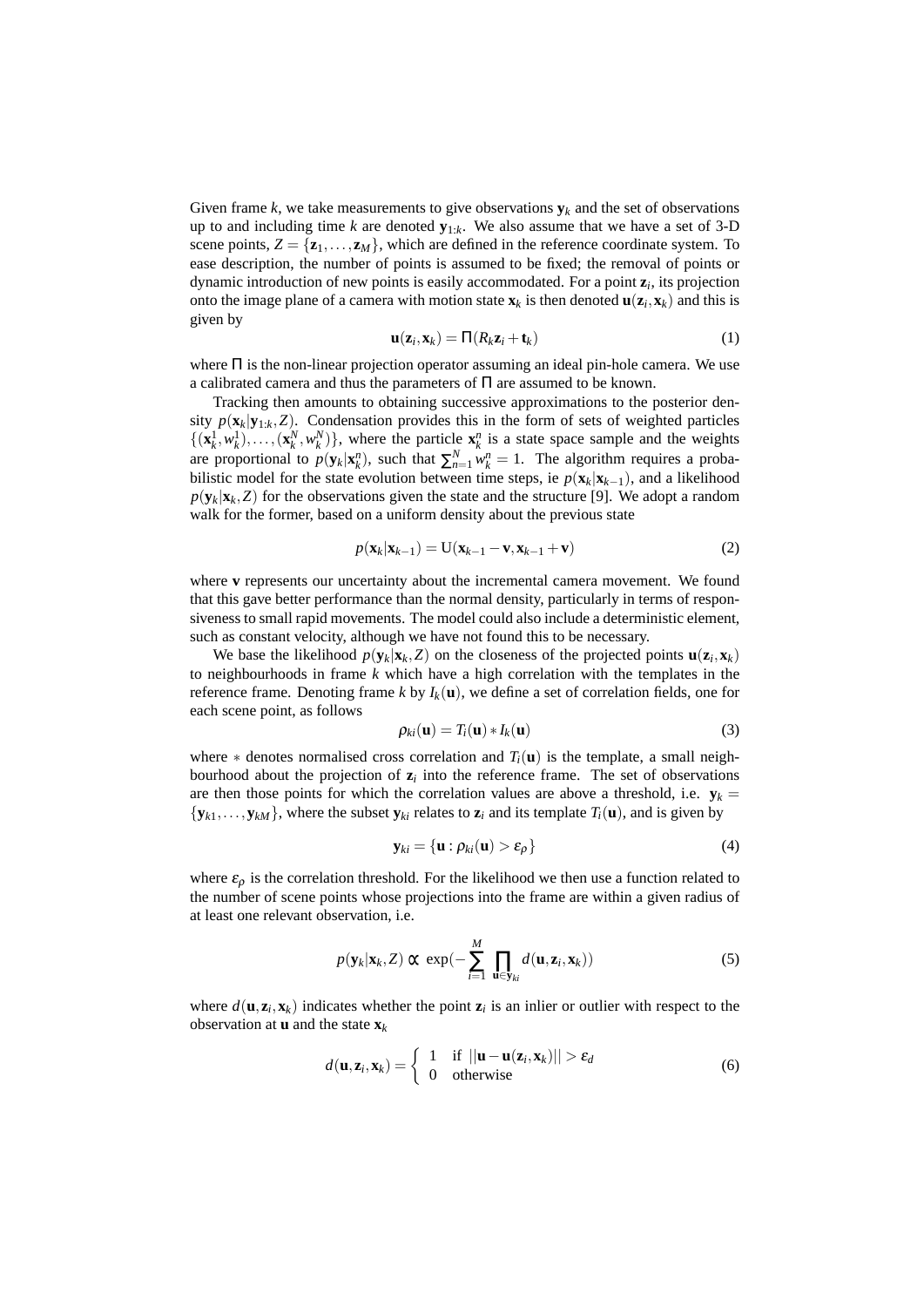and the threshold  $\varepsilon_d$  defines the 'tolerance' in the template matching. An example is illustrated in Fig. 2a, which shows thresholded correlation fields (shaded) for three templates A-C and projections of scene points for two camera particles (crosses and squares). The circles denote the threshold  $\varepsilon_d$ . In this case, the particle represented by the crosses gains support from all three points, whilst the other particle is only supported by point B. This form of likelihood has similarities with that used in RANSAC [8] and we found that it gave better performance than the alternative of using a continuous kernel.

Note also that the correlation values need not be computed over the whole frame projections of particles propagated from the previous frame can be used to identify areas within which observations can contribute to particle weights. This enables the likelihoods to be computed efficiently. It also has the advantage that matches for points which become inactive, due to occlusion or feature mismatch, will continue to be sought along highly probable trajectories, giving the potential for recovery.

### **4 Particle Annealing**

The above likelihood function has the advantage of being quick to evaluate. This is important for real-time operation since it needs to be computed for every particle at each time step. However, its discrete form means that care must be taken in setting the threshold  $\varepsilon_d$ . Setting it too high results in reduced discrimination which can cause drift. Reducing it increases discrimination, but requires greater coverage of the sampling space so that enough samples are drawn around significant modes. Unfortunately, increasing the number of samples to achieve this quickly becomes prohibitive. To address this, we use particle annealing [10], in which samples are iteratively focused onto potential modes, whilst gradually reducing the threshold ε*d*.

At each time step, we use a large value for  $\varepsilon_d$  to obtain an initial set of weighted particles. Annealing then proceeds by resampling from this set using a uniform distribution with a smaller width than that used to propagate the samples from the previous time step (**v** in (2)). An updated set of weighted particles is then obtained using a smaller value of  $\varepsilon_d$ in the likelihood and this initialises the next annealing step. The process continues using smaller and smaller values of **v** and  $\varepsilon_d$ , resulting in greater concentration of the samples around modes in the state space. Further details on particle annealing are given in [10].

We also re-weight the correlation values used in the likelihood at each annealing step according to the current estimate of the motion posterior density. This further increases discrimination by penalising ambiguous matches. Re-weighting is similar to the calculation of the likelihood, but in reverse. Correlation values for scene point *i* are re-weighted so that  $\rho_{ki}(\mathbf{u}) \rightarrow \alpha_{ki}(\mathbf{u}) \rho_{ki}(\mathbf{u})$ , where

$$
\alpha_{ki}(\mathbf{u}) = \sum_{n=1}^{N} w_k^n (1 - d(\mathbf{u}, \mathbf{z}_i, \mathbf{x}_k^n))
$$
\n(7)

and  $d(\mathbf{u}, \mathbf{z}_i, \mathbf{x}_k^n)$  indicates whether  $\mathbf{z}_i$  is an inlier  $(d() = 0)$  or outlier  $(d() = 1)$  with respect to the point **u** and the particle  $\mathbf{x}_k^n$  as defined in (6). In effect, the particle weights are projected down into the correlation field and diffused locally, boosting values in the vicinity of particle clusters with high probability. This increases support for significant modes and hence accelerates the annealing process. Note also that since the particle weights are derived from measurements based on all the known scene points, the re-weighting acts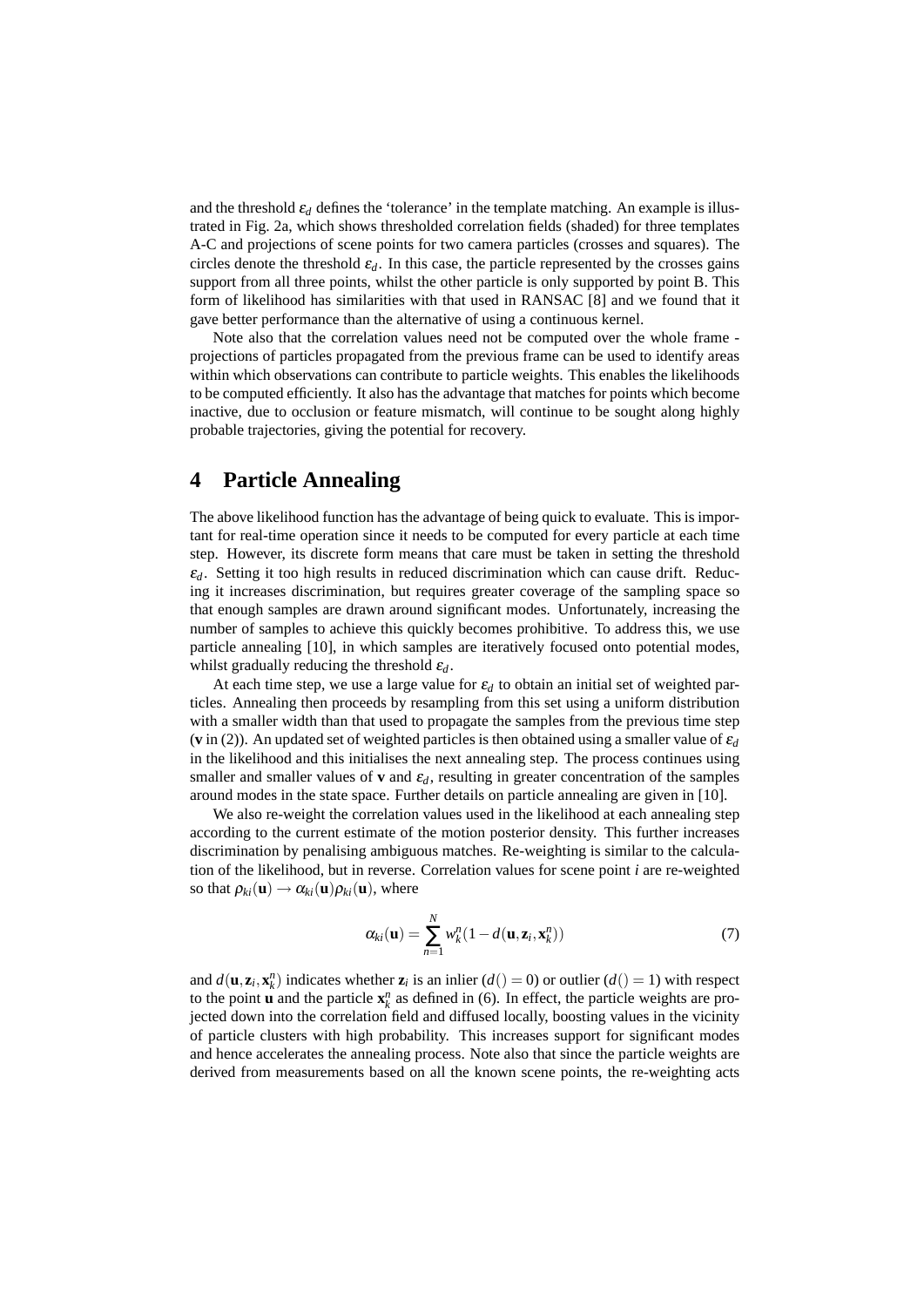

Figure 2: (a) Inlier/outlier support for camera particles (crosses and squares); (b) correlation re-weighting; (c) depth estimation for new 3-D scene points.

as a 'pooling' mechanism, which helps to sort out feature ambiguities or mismatches. In practice, we base the re-weighting on a subset of particles, properly drawn from the current distribution, to minimise computational effort. A simple example of re-weighting is illustrated in Fig. 2b, which shows a 1-D correlation field before and after re-weighting using the projected particle distribution  $w(u)$ . In this case, re-weighting has the effect of boosting the weaker left-hand mode in the original correlation field.

# **5 Initialisation of 3-D Scene Points**

We now consider how we obtain the 3-D points *Z*. One option is to build depth estimation into the particle filter as in [13]. However, this significantly increases the number of state dimensions and although partitioning can be used [13], we found this to be unreliable and also requiring a significant increase in the number particles, making it prohibitive for real-time operation. Instead, we follow the strategy adopted in [3], and use an auxiliary process to build points dynamically into a scene map, boot-strapped by a small number of known 3-D points at initialisation.

Since we use a calibrated camera, initialisation is straightforward. The camera is held parallel to a plane and points lying on the plane are selected by hand. This calibrates the system and tracking can proceed based on the initialised 3-D points. New points are introduced by detecting salient points in subsequent frames and then iteratively building up depth estimates. The process works as follows. The region around a point forms a new template and the point defines a 3-D ray with respect to the camera frame. Weights associated with discrete depths along the ray are then updated by measurements from subsequent frames to obtain a depth density. In [3], this is achieved by projecting each depth onto each frame and seeking support based on feature matching. Here we adopt the reverse process and, for a subset of properly sampled camera particles, triangulate the ray with points having high correlation with the new template (using least squares) and updating the depth weights in the vicinity of the triangulated point as illustrated in Fig. 2c. This avoids updating every depth sample and allows large depth ranges to be dealt with efficiently. The update is based on re-weighted correlation values, where the re-weighting is similar to that used in the annealing, except that the inlier/outlier count is based on a weighted distance measure from the epipolar line defined by the depth ray. This is important since it pools the measurements from active points already in the scene map. The process continues until either the weights converge on a given depth, in which case the new point is incorporated into the scene map, or the estimation is abandoned.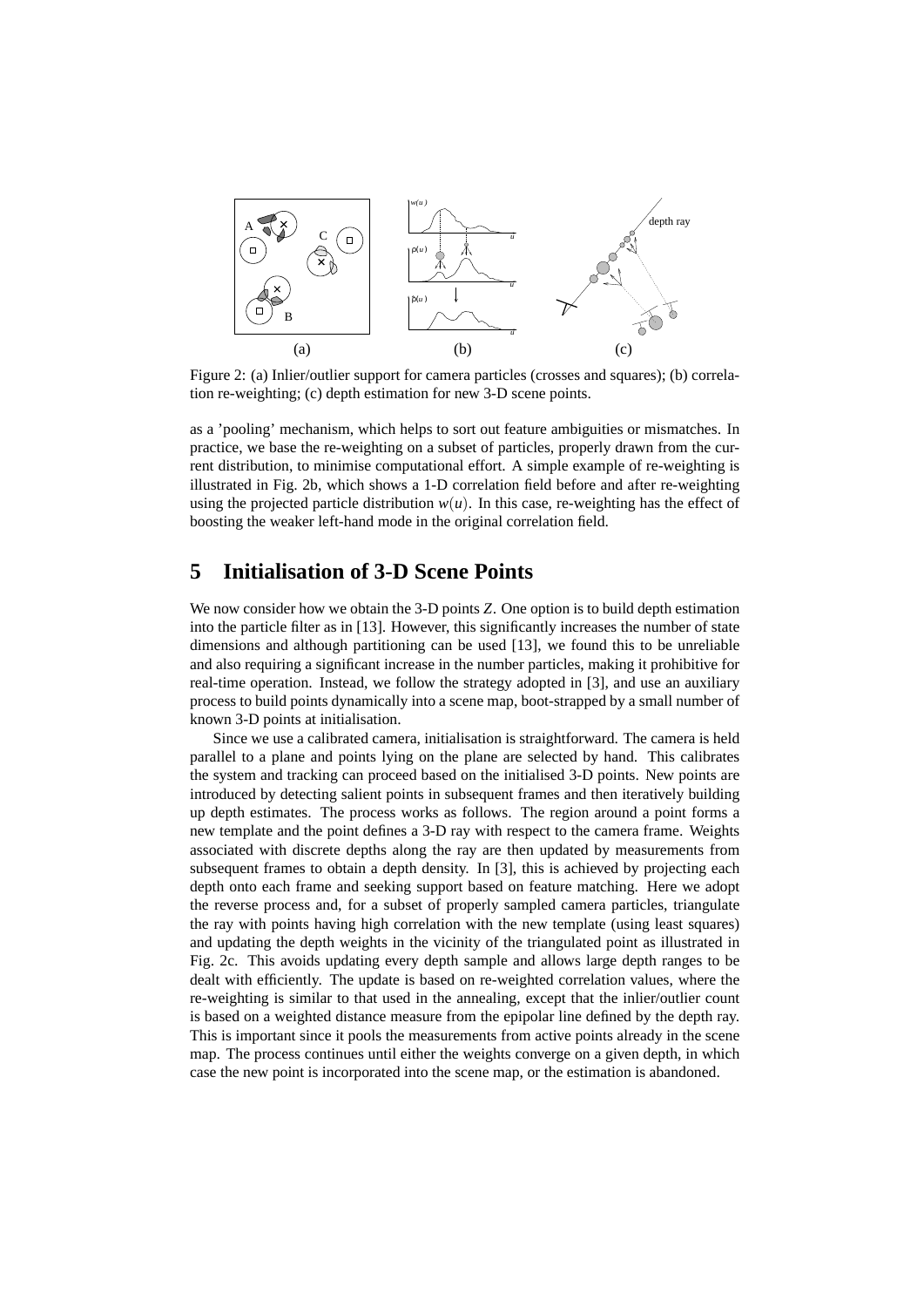

Figure 3: Camera tracking over a kitchen table with augmented graphics: (top-left) example frames with projections of scene points; (top-right) mean camera trajectory and particle weights; (bottom) projections of the posterior density for each motion parameter.

#### **6 Results**

Examples of real-time tracking are shown in Figures 3, 5 and 6. We used a hand held camera and the frames were processed using a 3GHz workstation. Figure 3 shows 22 seconds of tracking as the camera moves smoothly over a kitchen table. Tracking was initialised by 4 points on the table as shown in the top-left image. Note that tracking was successful despite the feature ambiguities caused by the checked tablecloth. Six new points were introduced and their projections are shown in the other images, along with the depth weights for one of the points projected down onto the epipolar line prior to convergence (top-right image; the projection of this new point is shown in the bottom-left image). The cross in the bottom-right image indicates that a point has become inactive due to low correlation values, here caused by occlusion. Tracking accuracy was assessed by augmenting the scene with graphics placed on the 3-D initialisation plane. For simplicity, the weighted mean of the particles was used for the camera motion. Although this is less than ideal in the presence of multiple modes, resulting in a small amount of jitter, the graphics are generally stable, indicating good tracking performance.

The 3-D plot in Fig. 3 shows the mean camera trajectory and the particle weights for the location in the current frame, where black indicates high weight. Note the presence of several modes in the distribution. The effects of annealing are illustrated in Fig. 4, which shows the particle distribution prior to (left) and after several steps of annealing (middle and right). Note how the particles are focused onto two separate modes. In practice, we have found that 2 or 3 steps of annealing at each time step is required to give stable tracking. The plots in Fig. 3 show the temporal evolution of the projected posterior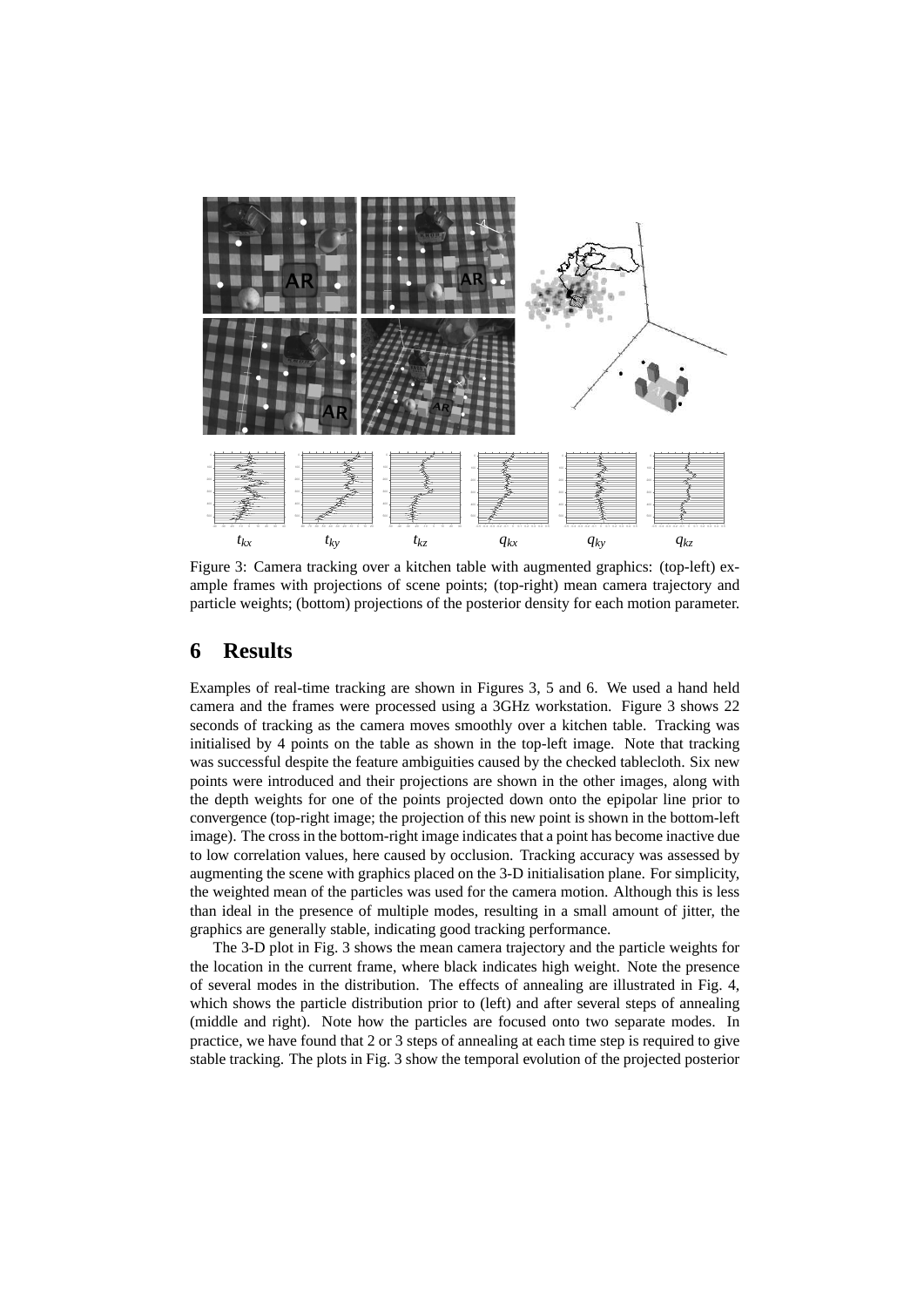

Figure 4: Particle annealing is used to focus samples around significant modes.



Figure 5: Outdoor tracking illustrating recovery from severe occlusion.

density for each of the motion parameters. The filter was using 500 particles and the processing rate was 40 fps whilst using 4 active points, dropping to 25 fps with 8 active points. At present the introduction of new points is not optimised and so processing time was reduced to 20 fps when introducing one point at a time. We anticipate that this can be significantly increased. Similar processing speeds apply to the other examples.

Figure 5 demonstrates successful tracking outdoors and robustness to severe occlusion. Five points on a planar sculpture were used for initialisation and the camera was moved in an unstable manner to the right whilst rotating to keep the sculpture in view. The images show the projections of the 3-D points for the set of camera particles, creating a 'cloud' around each salient feature. The bounding box for computing the correlation values is also shown. Part way through tracking, the sculpture is occluded by a tree, causing temporary loss of track. Note the dispersion of the particle clouds in the top-right image as occlusion begins and the wide spread of particles once occlusion has occurred in the bottom-left image. At this point the filter has lost track but recovers in a controlled way by wide distribution of motion particles across the state space. This can be clearly seen in the projections of the posterior density shown on the right (occlusion begins around frame 600). Note the sudden widening of the density as occlusion occurs and the narrowing as the filter manages to lock onto the features once occlusion has passed and tracking is successfully continued as shown in the bottom-right image.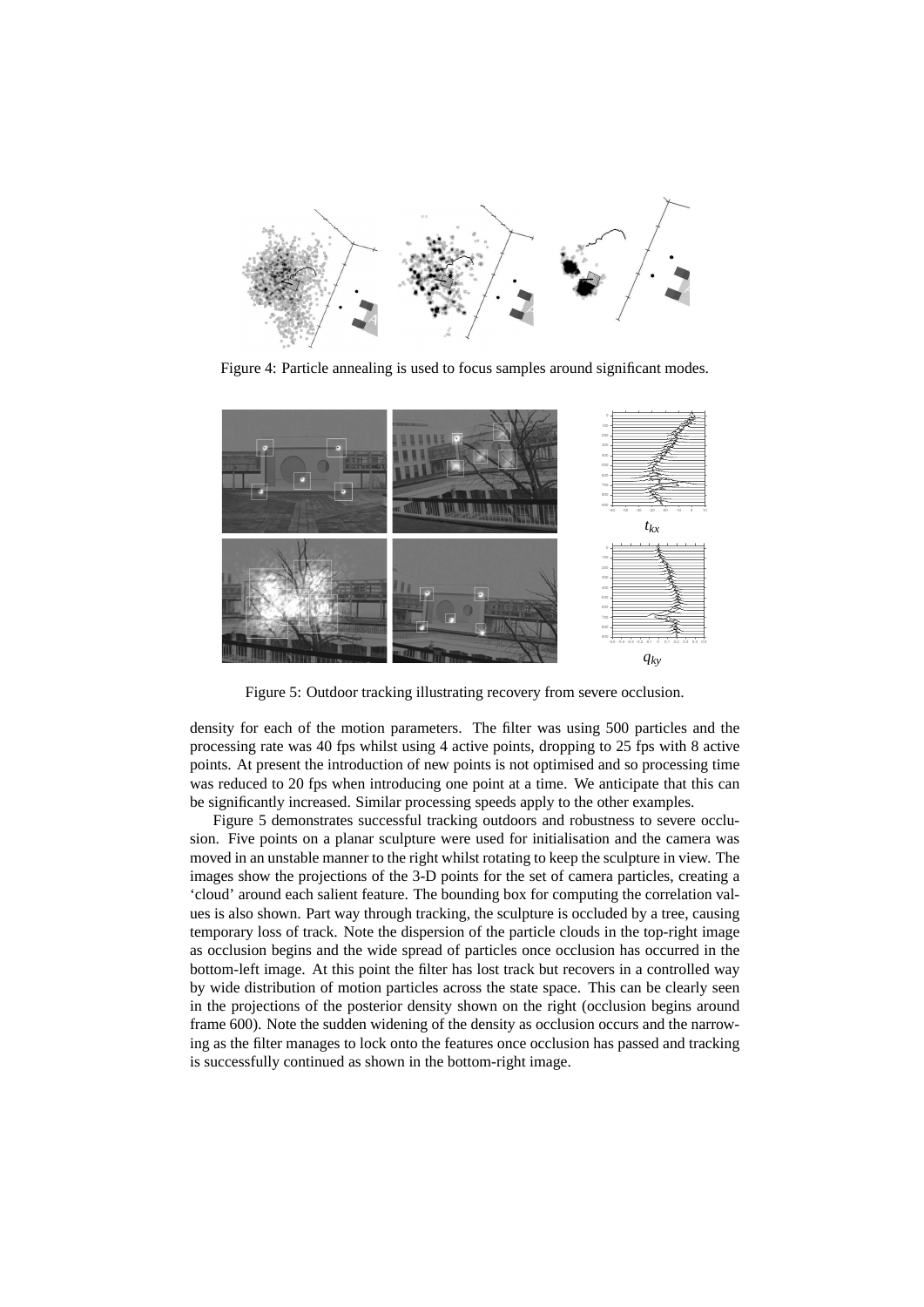

Figure 6: Tracking away from the initialised structure and recovery from camera shake.

The example in Fig. 6 illustrates how the introduction of new scene points allows tracking to continue away from the initialisation points. Four points are initialised on a desk using a calibration pattern. As the camera moves away, new points are incorporated as shown in the top-left image and tracking continues as the initial points move out of the field of view. Eventually tracking is based purely on newly incorporated points as shown in the top-middle image. When the camera returns to its original position the augmented graphics appear stable and in their correct position, indicating successful estimation of the camera trajectory. The bottom-right figure shows the estimated 3-D points. This example also illustrates recovery following severe camera shake. Part way through tracking (around frame 400) the camera was shaken whilst moving. As tracking is lost, the camera particles disperse as shown by the projected clouds in the bottom-left image and in the projected posterior density. However, once shaking ceases, the filter quickly recovers, locking on to the scene points and tracking continues successfully.

# **7 Conclusions**

We have demonstrated that real-time camera tracking can be achieved using a particle filter, with minimal pre-calibration of structure and the ability to incorporate new structure during tracking. This gives the potential for general purpose camera tracking. It shares many of its central concepts with the system described in [3], but we believe that the use of the particle filtering framework opens up the possibility of greater robustness, particularly in terms of recovery as illustrated in the results and the potential to deal with the increased multi-modalities likely to be present when extending the idea to non-static scenes. The simplicity of the particle filter and the flexibility in defining the observation model are also